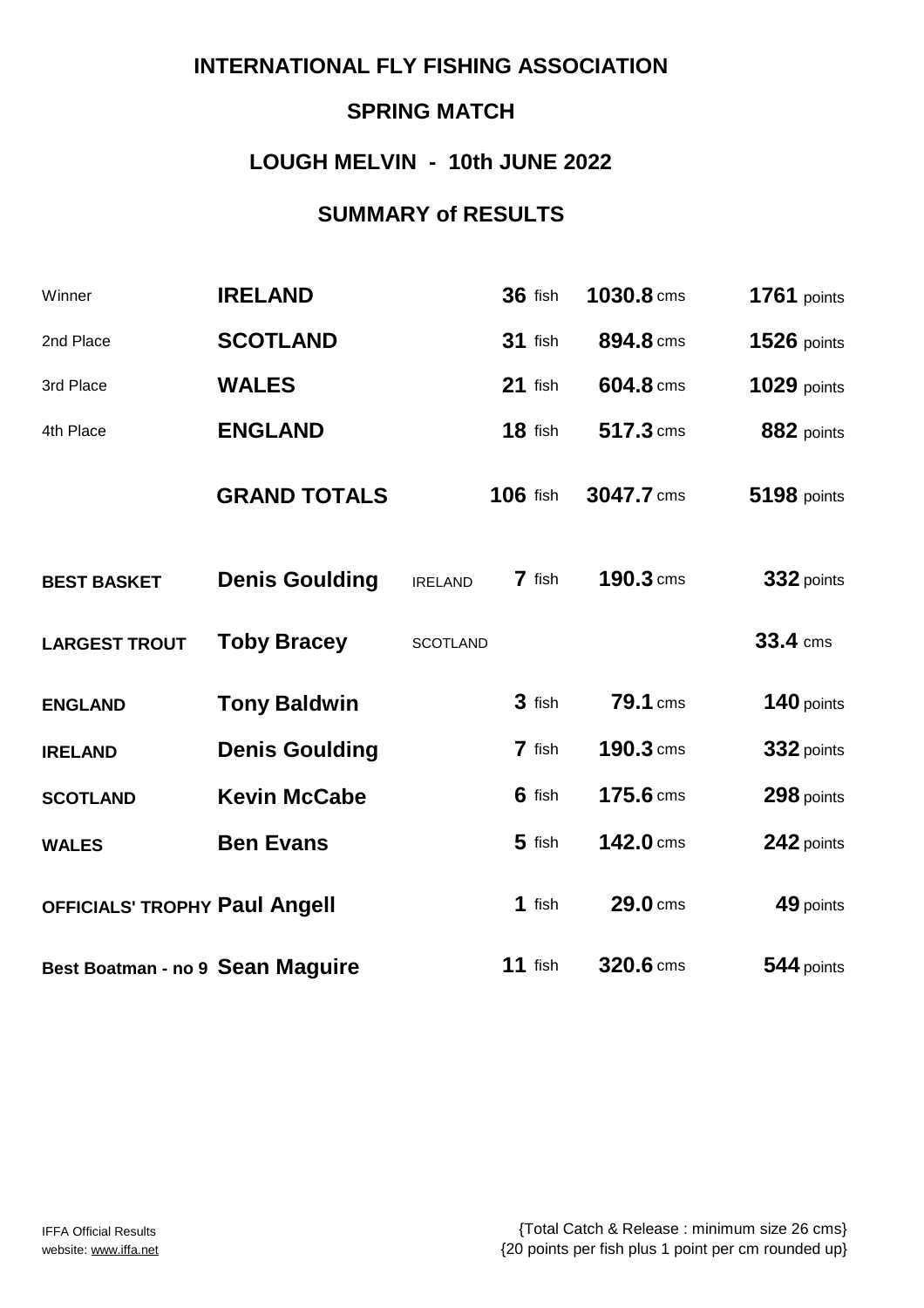# **SPRING MATCH**

## **LOUGH MELVIN - 10th JUNE 2022**

### **ENGLISH RESULTS**

|                             | NO of FISH<br><b>MEASURED</b> | <b>ACTUAL</b><br><b>LENGTH</b> | <b>TOTAL</b><br><b>POINTS</b> | <b>LONGEST</b><br>FISH (cms) |
|-----------------------------|-------------------------------|--------------------------------|-------------------------------|------------------------------|
| Name<br><b>Tony Baldwin</b> | $\mathfrak{S}$                | 79.1                           | 140                           |                              |
| <b>Martin Burgess</b>       | $\overline{2}$                | 61.8                           | 103                           |                              |
| John Hood                   | $\overline{2}$                | 61.7                           | 102                           |                              |
| <b>Graham Currie</b>        | $\overline{2}$                | 57.3                           | 98                            |                              |
| <b>Ashley Davis</b>         | $\overline{2}$                | 56.0                           | 97                            |                              |
| <b>Ben Race</b>             | $\overline{2}$                | 56.0                           | 96                            |                              |
| <b>Alex Johnstone</b>       | $\mathbf{1}$                  | 31.5                           | 52                            |                              |
| <b>Paul Sweatman</b>        | $\mathbf{1}$                  | 30.0                           | 50                            |                              |
| <b>Eamon Mounter</b>        | $\mathbf{1}$                  | 28.9                           | 49                            |                              |
| <b>Peter Crowe</b>          | $\mathbf{1}$                  | 28.0                           | 48                            |                              |
| <b>Richard Slater</b>       | $\mathbf{1}$                  | 27.0                           | 47                            |                              |
| Andy Cottam (cpt)           | $\mathbf 0$                   |                                |                               |                              |
| <b>Kim Green</b>            | $\mathbf 0$                   |                                |                               |                              |
| <b>Tim Wellman</b>          | $\pmb{0}$                     |                                |                               |                              |
|                             | 18                            | 517.3                          | 882                           |                              |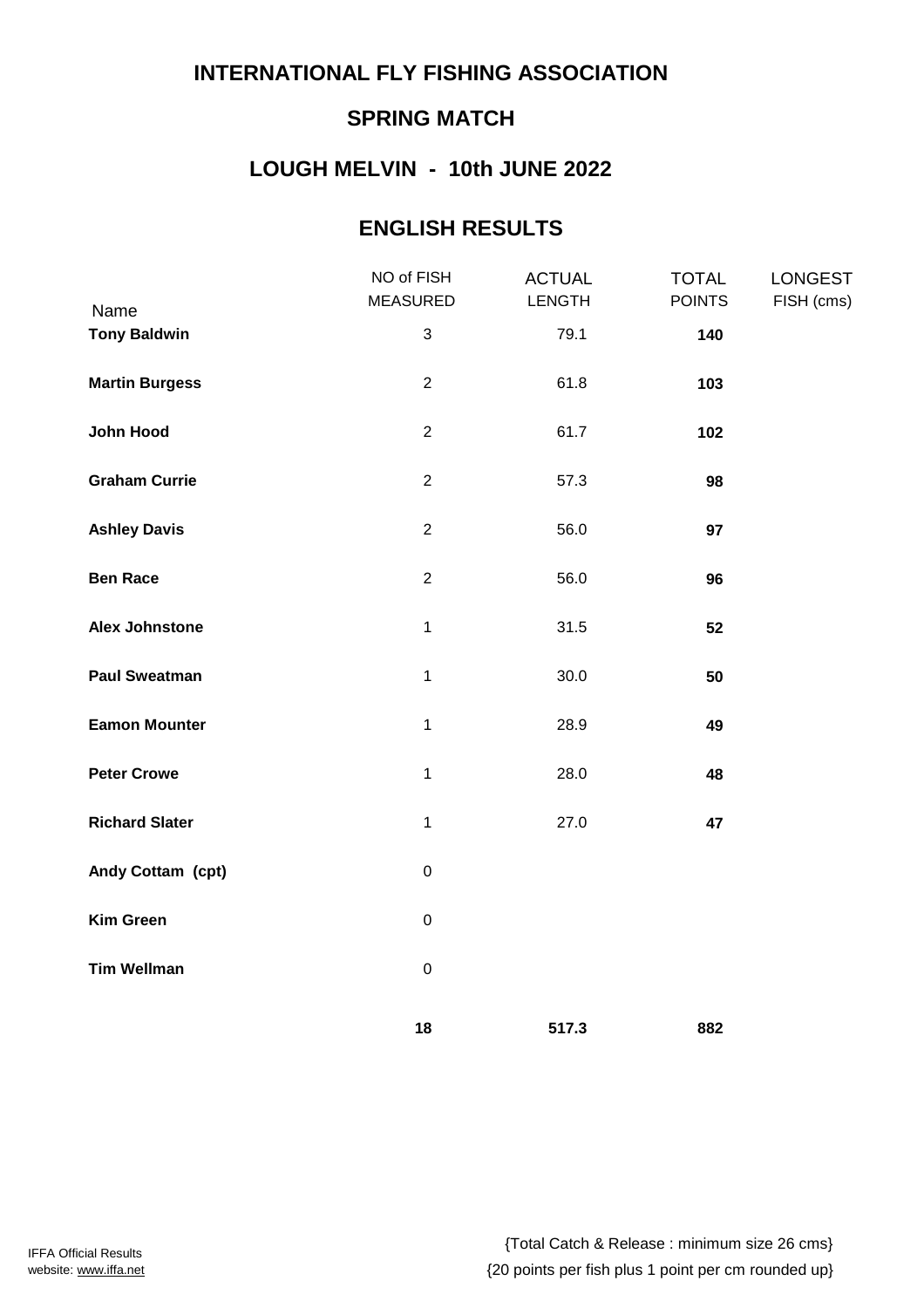# **SPRING MATCH**

## **LOUGH MELVIN - 10th JUNE 2022**

### **IRISH RESULTS**

|                          | NO of FISH<br><b>MEASURED</b> | <b>ACTUAL</b><br><b>LENGTH</b> | <b>TOTAL</b><br><b>POINTS</b> | <b>LONGEST</b><br>FISH (cms) |
|--------------------------|-------------------------------|--------------------------------|-------------------------------|------------------------------|
| Name                     |                               |                                |                               |                              |
| <b>Denis Goulding</b>    | $\overline{7}$                | 190.3                          | 332                           |                              |
| <b>Seamus O'Loughlin</b> | 5                             | 148.0                          | 248                           |                              |
| <b>Robbie Crichton</b>   | $\overline{5}$                | 145.0                          | 246                           |                              |
| Darren Maguire (cpt)     | $\overline{\mathbf{4}}$       | 118.0                          | 200                           |                              |
| <b>Garry Stewart</b>     | $\mathfrak{S}$                | 86.3                           | 147                           |                              |
| <b>Basil Shields</b>     | $\mathfrak{S}$                | 83.5                           | 145                           |                              |
| <b>Arden Pollock</b>     | $\mathfrak{S}$                | 82.4                           | 144                           |                              |
| <b>Tony Walsh</b>        | $\overline{2}$                | 63.5                           | 104                           |                              |
| <b>Andrew Boyd</b>       | 1                             | 33.0                           | 53                            |                              |
| <b>Nigel Greene</b>      | 1                             | 28.5                           | 49                            |                              |
| <b>Joe Gilroy</b>        | 1                             | 26.3                           | 47                            |                              |
| <b>Eoin Dunne</b>        | $\mathbf{1}$                  | 26.0                           | 46                            |                              |
| <b>Peter Byrne</b>       | $\pmb{0}$                     |                                |                               |                              |
| <b>James Fegan</b>       | $\pmb{0}$                     |                                |                               |                              |
|                          | 36                            | 1030.8                         | 1761                          |                              |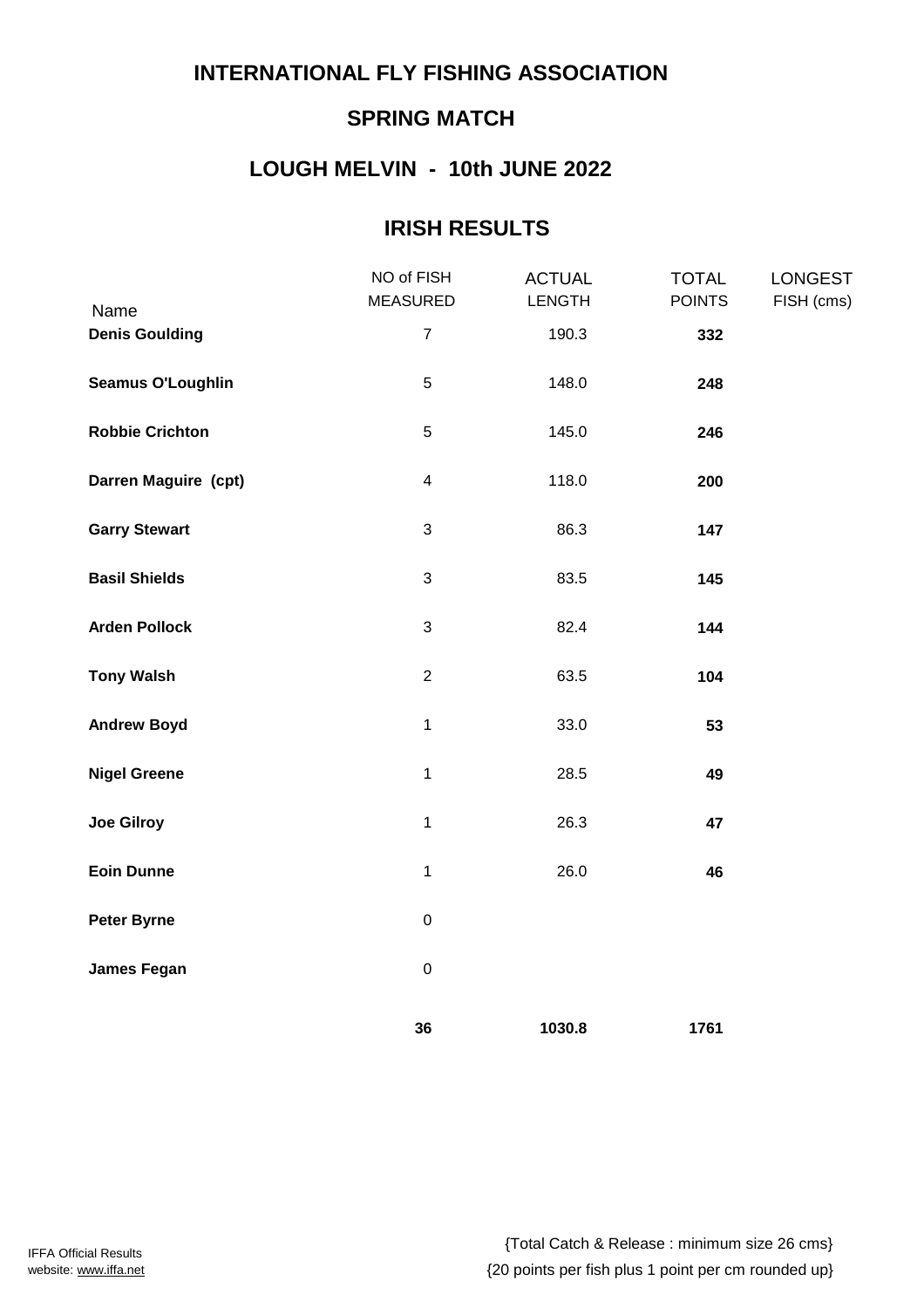# **SPRING MATCH**

# **LOUGH MELVIN - 10th JUNE 2022**

## **SCOTTISH RESULTS**

|                             | NO of FISH<br><b>MEASURED</b> | <b>ACTUAL</b><br><b>LENGTH</b> | <b>TOTAL</b><br><b>POINTS</b> | <b>LONGEST</b><br>FISH (cms) |
|-----------------------------|-------------------------------|--------------------------------|-------------------------------|------------------------------|
| Name<br><b>Kevin McCabe</b> | 6                             | 175.6                          | 298                           |                              |
| <b>Gregor Fleming</b>       | $\overline{\mathbf{4}}$       | 109.0                          | 191                           |                              |
| <b>Martin McCafferty</b>    | $\mathbf{3}$                  | 89.9                           | 151                           |                              |
| <b>Grant Osler</b>          | 3                             | 86.1                           | 148                           |                              |
| <b>Keith Renton</b>         | 3                             | 82.5                           | 143                           |                              |
| <b>Calum Crosbie</b>        | $\overline{2}$                | 64.4                           | 105                           |                              |
| <b>Andy Dunn</b>            | $\overline{2}$                | 59.0                           | 99                            |                              |
| <b>David Ezzi</b>           | $\overline{2}$                | 58.0                           | 98                            |                              |
| <b>Ronnie Gilbert</b>       | $\overline{c}$                | 53.8                           | 95                            |                              |
| <b>Toby Bracey</b>          | $\mathbf{1}$                  | 33.4                           | 54                            | 33.4                         |
| <b>Scott Aitken</b>         | $\mathbf{1}$                  | 29.7                           | 50                            |                              |
| <b>Andrew Barrowman</b>     | $\mathbf{1}$                  | 26.4                           | 47                            |                              |
| <b>Jock Kettles (cpt)</b>   | $\mathbf{1}$                  | 27.0                           | 47                            |                              |
| <b>Ally Middlemass</b>      | $\mathbf 0$                   |                                |                               |                              |
|                             | 31                            | 894.8                          | 1526                          |                              |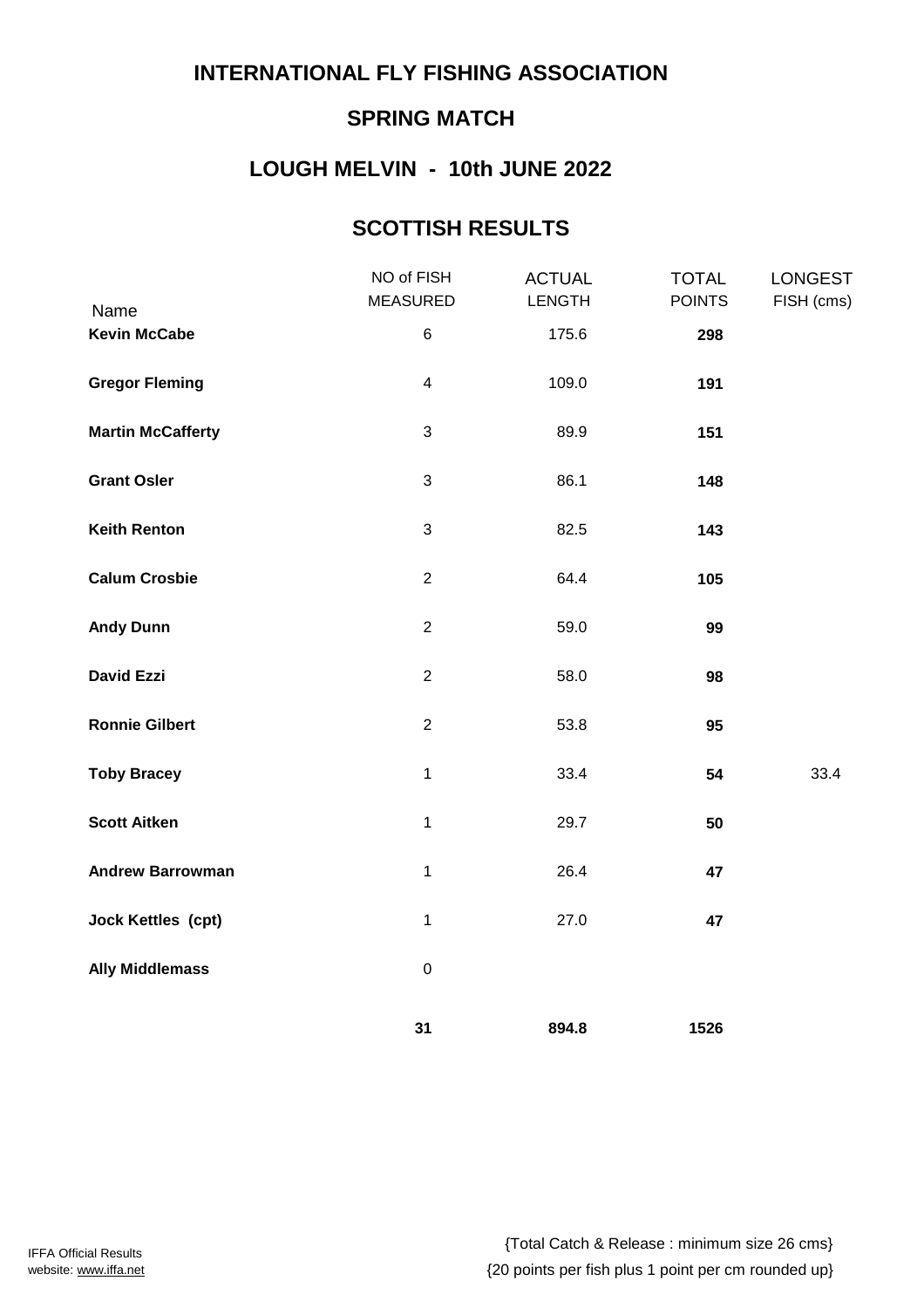# **SPRING MATCH**

# **LOUGH MELVIN - 10th JUNE 2022**

### **WELSH RESULTS**

|                          | NO of FISH<br><b>MEASURED</b> | <b>ACTUAL</b><br><b>LENGTH</b> | <b>TOTAL</b><br><b>POINTS</b> | <b>LONGEST</b><br>FISH (cms) |
|--------------------------|-------------------------------|--------------------------------|-------------------------------|------------------------------|
| Name<br><b>Ben Evans</b> | 5                             | 142.0                          | 242                           |                              |
| <b>Tim Llewelyn</b>      | $\overline{\mathbf{4}}$       | 112.5                          | 194                           |                              |
| <b>Keith Cadogan</b>     | 3                             | 80.6                           | 141                           |                              |
| <b>Jeff Thomas</b>       | $\overline{2}$                | 60.6                           | 101                           |                              |
| Dai Sandry               | $\overline{2}$                | 60.0                           | 101                           |                              |
| <b>Alan Banwell</b>      | $\overline{c}$                | 58.5                           | 99                            |                              |
| Tudor Owen (cpt)         | $\mathbf 1$                   | 32.7                           | 53                            |                              |
| <b>Richard Hooper</b>    | $\mathbf{1}$                  | 29.9                           | 50                            |                              |
| <b>Stuart Pickard</b>    | $\mathbf 1$                   | 28.0                           | 48                            |                              |
| <b>Neal Anthony</b>      | $\mathbf 0$                   |                                |                               |                              |
| <b>Gary Davies</b>       | $\mathbf 0$                   |                                |                               |                              |
| Des James                | $\mathbf 0$                   |                                |                               |                              |
| <b>Lloyd Hopkins</b>     | $\mathsf 0$                   |                                |                               |                              |
| <b>Stephen Roberts</b>   | $\mathbf 0$                   |                                |                               |                              |
|                          | 21                            | 604.8                          | 1029                          |                              |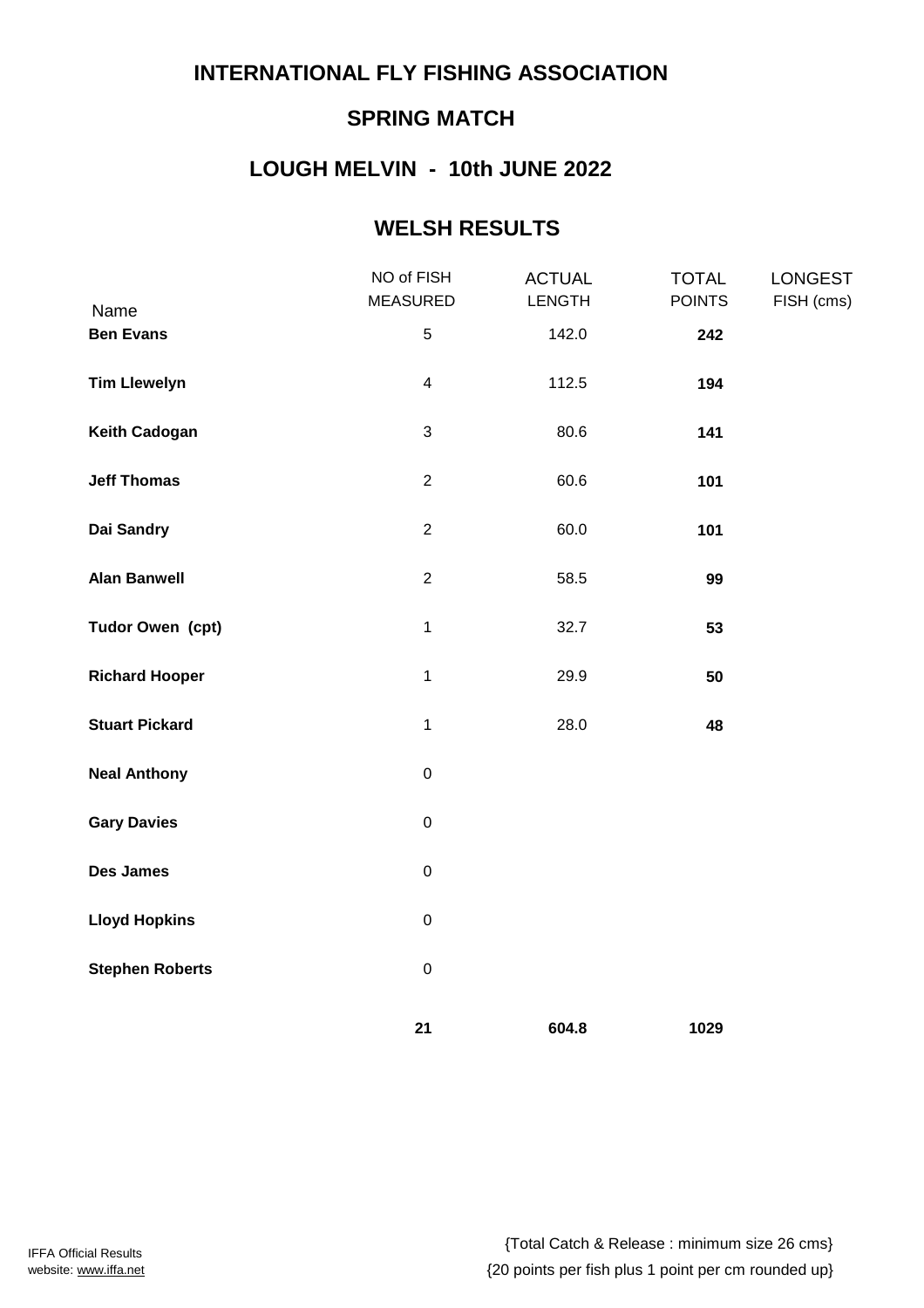# **SPRING MATCH**

## **LOUGH MELVIN - 10th JUNE 2022**

### **INDIVIDUAL RESULTS**

| Place                   | Name                     | Country     | NO of FISH<br><b>MEASURED</b> | <b>ACTUAL</b><br><b>LENGTH</b> | <b>TOTAL</b><br><b>POINTS</b> | <b>LONGEST</b><br>FISH (cms) |
|-------------------------|--------------------------|-------------|-------------------------------|--------------------------------|-------------------------------|------------------------------|
| 1                       | <b>Denis Goulding</b>    | $($ lre $)$ | $\overline{7}$                | 190.3                          | 332                           |                              |
| 2                       | <b>Kevin McCabe</b>      | (Sco)       | 6                             | 175.6                          | 298                           |                              |
| 3                       | <b>Seamus O'Loughlin</b> | $($ lre $)$ | 5                             | 148.0                          | 248                           |                              |
| 4                       | <b>Robbie Crichton</b>   | $($ lre $)$ | 5                             | 145.0                          | 246                           |                              |
| 5                       | <b>Ben Evans</b>         | (Wal)       | 5                             | 142.0                          | 242                           |                              |
| 6                       | Darren Maguire (cpt)     | $($ lre $)$ | 4                             | 118.0                          | 200                           |                              |
| $\overline{\mathbf{7}}$ | <b>Tim Llewelyn</b>      | (Wal)       | 4                             | 112.5                          | 194                           |                              |
| 8                       | <b>Gregor Fleming</b>    | (Sco)       | 4                             | 109.0                          | 191                           |                              |
| 9                       | <b>Martin McCafferty</b> | (Sco)       | 3                             | 89.9                           | 151                           |                              |
| 10                      | <b>Grant Osler</b>       | (Sco)       | 3                             | 86.1                           | 148                           |                              |
| 11                      | <b>Garry Stewart</b>     | $($ lre $)$ | 3                             | 86.3                           | 147                           |                              |
| 12                      | <b>Basil Shields</b>     | $($ lre $)$ | 3                             | 83.5                           | 145                           |                              |
| 13                      | <b>Arden Pollock</b>     | $($ lre $)$ | $\sqrt{3}$                    | 82.4                           | 144                           |                              |
| 14                      | <b>Keith Renton</b>      | (Sco)       | 3                             | 82.5                           | 143                           |                              |
| 15                      | <b>Keith Cadogan</b>     | (Wal)       | 3                             | 80.6                           | 141                           |                              |
| 16                      | <b>Tony Baldwin</b>      | (Eng)       | 3                             | 79.1                           | 140                           |                              |
| 17                      | <b>Calum Crosbie</b>     | (Sco)       | $\overline{2}$                | 64.4                           | 105                           |                              |
| 18                      | <b>Tony Walsh</b>        | $($ lre $)$ | $\overline{2}$                | 63.5                           | 104                           |                              |
| 19                      | <b>Martin Burgess</b>    | (Eng)       | $\overline{2}$                | 61.8                           | 103                           |                              |
| 20                      | John Hood                | (Eng)       | $\overline{2}$                | 61.7                           | 102                           |                              |
| 21                      | <b>Jeff Thomas</b>       | (Wal)       | $\overline{2}$                | 60.6                           | 101                           |                              |
| 22                      | Dai Sandry               | (Wal)       | $\overline{2}$                | 60.0                           | 101                           |                              |
| 23                      | <b>Alan Banwell</b>      | (Wal)       | $\overline{2}$                | 58.5                           | 99                            |                              |
| 24                      | <b>Andy Dunn</b>         | (Sco)       | $\overline{2}$                | 59.0                           | 99                            |                              |
| 25                      | <b>David Ezzi</b>        | (Sco)       | $\overline{c}$                | 58.0                           | 98                            |                              |
| 26                      | <b>Graham Currie</b>     | (Eng)       | $\overline{2}$                | 57.3                           | 98                            |                              |
| 27                      | <b>Ashley Davis</b>      | (Eng)       | $\overline{c}$                | 56.0                           | 97                            |                              |
| 28                      | <b>Ben Race</b>          | (Eng)       | $\overline{c}$                | 56.0                           | 96                            |                              |